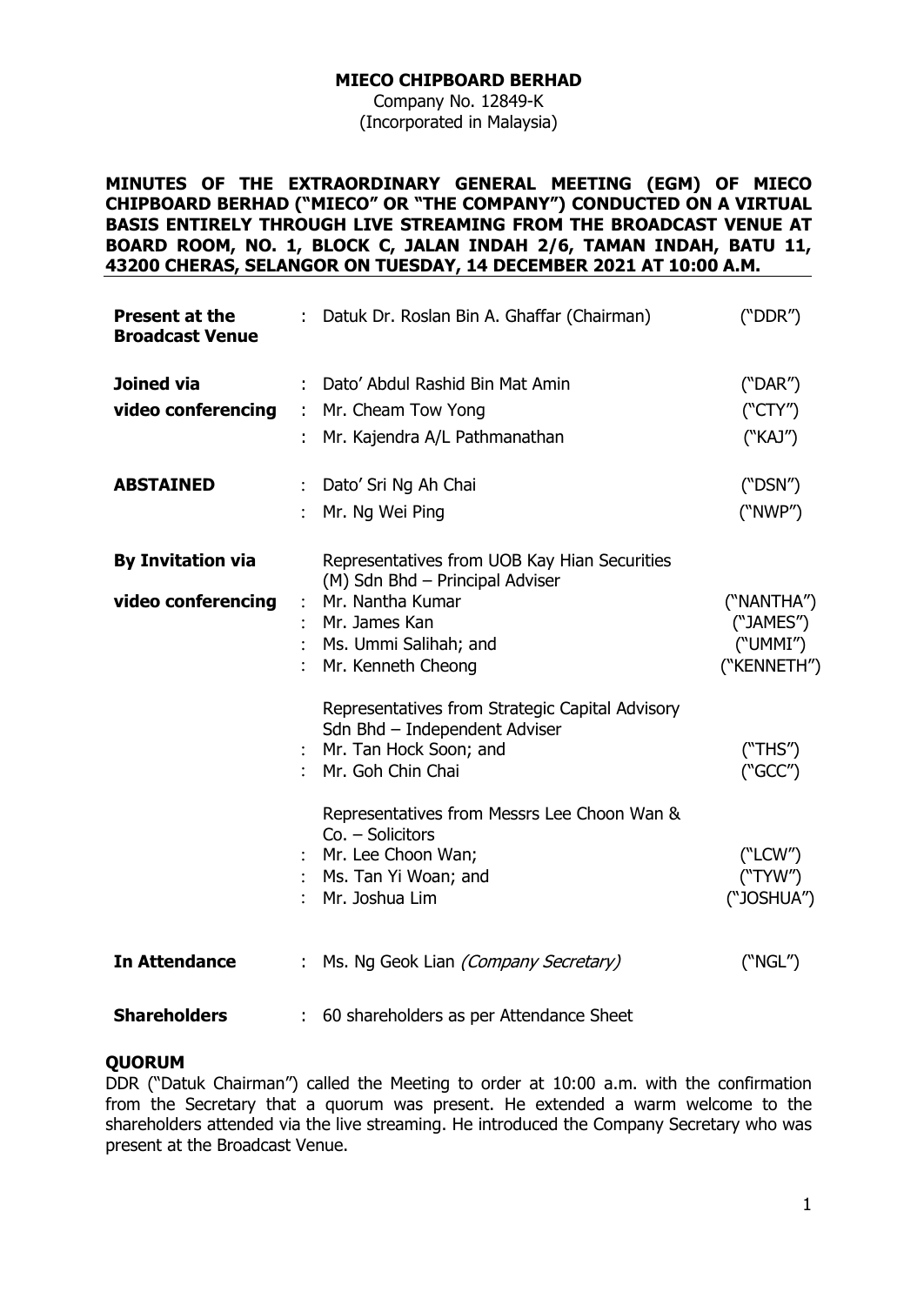### **MIECO CHIPBOARD BERHAD**

Company No. 12849-K (Incorporated in Malaysia)

Minutes of the Extraordinary General Meeting held on 14 December 2021 - cont'd

He then proceeded to introduce the Board members present virtually via video conferencing as well as the representatives from UOB Kay Hian Securities (M) Sdn Bhd (Principal Adviser), Strategic Capital Advisory Sdn Bhd (Independent Adviser), Messrs Lee Choon Wan & Co. (solicitors), and Symphony Corporate Services Sdn Bhd (independent scrutineer for the polling exercise for the Meeting).

### **NOTICE OF MEETING**

Datuk Chairman stated that timely notice of the EGM had been given in accordance with the Company's Constitution. The Notice convening the EGM was taken as read with the consent of the Meeting.

Datuk Chairman informed that the Listing Requirements of Bursa Malaysia Securities Berhad has mandated poll voting for all resolutions set out in the notice of general meetings.

Pursuant to the above and Section 330 of the Companies Act 2016 ("**the Act**"), Datuk Chairman exercised his right to direct the vote on the resolutions of this Meeting to be conducted by way of poll using electronic means. Datuk Chairman informed that the Share Registrar, Metra Management Sdn. Bhd., has been appointed to act as the Poll Administrator and Symphony Corporate Services Sdn. Bhd. has been appointed as the Independent Scrutineer to verify the results of the poll voting. He then informed that the poll voting was carried out through the Remote Participation and Voting facilities ("RPV"). The Chairman also informed that the Board will endeavour to answer all questions raised by shareholders via the Q&A platform and the responses will be emailed for those questions not answered during the meeting.

Datuk Chairman informed that the voting on the resolutions can be done at any time during the meeting or at the end of the meeting. Datuk Chairman then announced that the online remote voting via the RPV was opened and remained open until the voting session was closed.

### **ORDINARY RESOLUTION 1**

### **1.0 PROPOSED PRIVATE PLACEMENT**

Datuk Chairman informed the Meeting that the first item on the agenda of the EGM was to seek the shareholders approval on the Proposed Private Placement of up to 167,999,993 new ordinary shares in Mieco Chipboard Berhad ("MIECO" or the "Company"), representing approximately 20% of the existing total number of issued shares of MIECO, to independent third party investor(s), who qualify under schedules 6 and 7 of the Capital Markets and Services Act 2007, to be identified later at an issue price to be determined and announced later ("Proposed Private Placement").

The details and rationale of the said proposal were set out in the Circular dated 29 November 2021.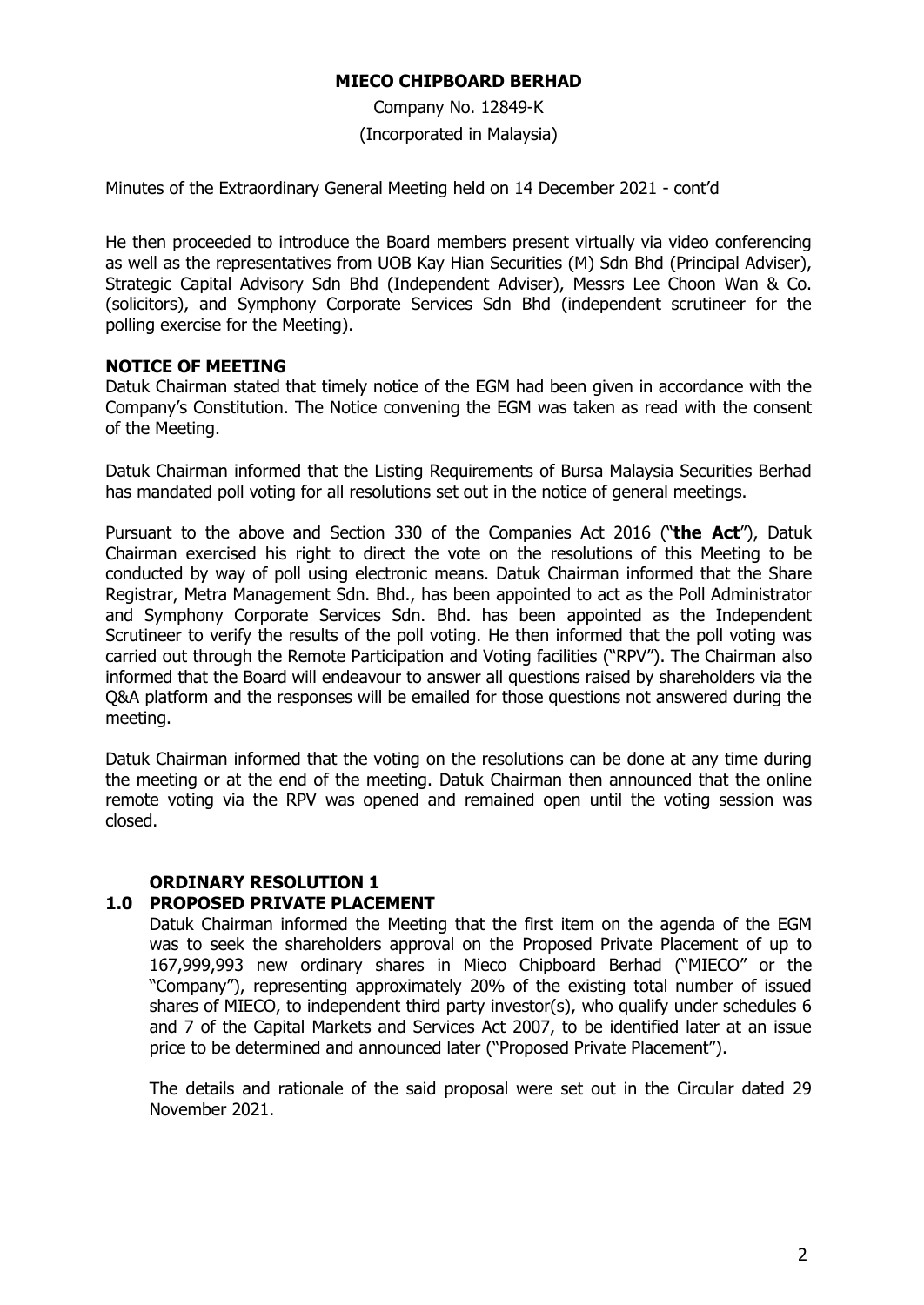### **MIECO CHIPBOARD BERHAD**

Company No. 12849-K (Incorporated in Malaysia)

Minutes of the Extraordinary General Meeting held on 14 December 2021 - cont'd

## **Questions and Answers**

Datuk Chairman informed the Meeting that the Company has received an enquiry from the shareholder namely Zhiny Ooi.

*Question* :

When is the estimated date for listing of private placement?

*Answer* :

In response to Zhinny Ooi, Datuk Chairman commented that as set out in page 27 of the circular, it was the intention of the Company to implement the Private Placement and complete it in December 2021, subject to successful identification of placees.

There being no questions from the Q&A platform, Datuk Chairman proceeded with the next agenda.

#### **ORDINARY RESOLUTION 2 2.0 PROPOSED ACQUISITION**

Datuk Chairman informed the Meeting that the 2<sup>nd</sup> ordinary resolution on the Agenda was to approve the Proposed Acquisition of the entire equity interest in Seng Yip Furniture Sdn Bhd, a wholly-owned subsidiary of SYF Resources Berhad, for a purchase consideration of RM50 million to be satisfied entirely via cash ("Proposed Acquisition").

The details and rationale of the said proposal were set out in the Circular dated 29 November 2021.

### **Questions and Answers**

Datuk Chairman informed the Meeting that the Company has received an enquiry from the shareholder namely Zhiny Ooi.

*Question* :

When is the estimated date for completion of purchasing Seng Yip Furniture Sdn Bhd?

*Answer* :

In response to Zhiny Ooi, Datuk Chairman explained that the completion of proposed acquisition cannot be ascertain at this stage, as it is subject to fulfilment of all Conditions Precedent ("CPs"), including amongst others Vendor procuring their shareholders approval.

The CPs were set out in page 137 of the Circular.

There being no questions from the Q&A platform, Datuk Chairman proceeded with the 3 minutes Voting Session.